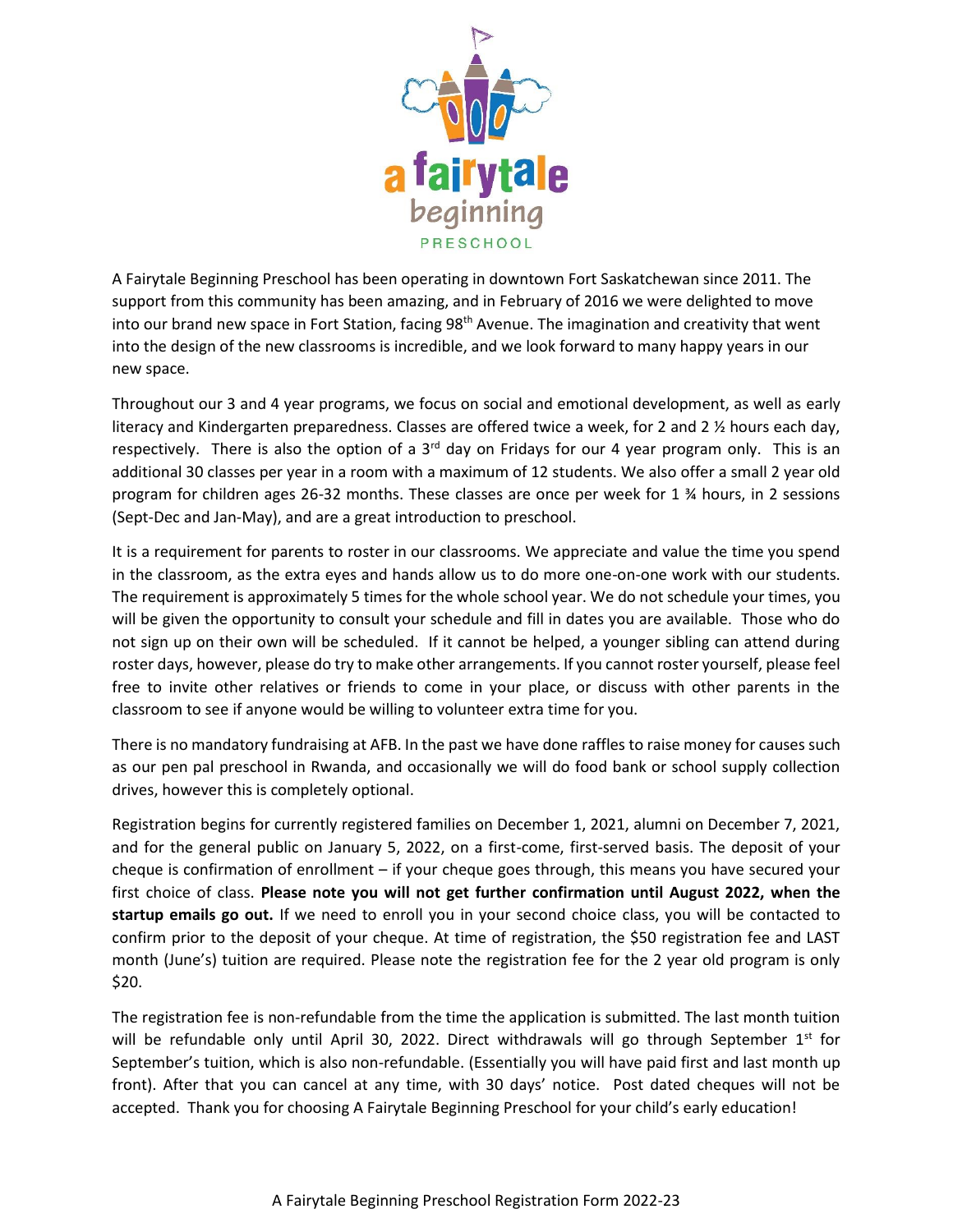# **Multiple Year Registration**

This year, we are happy to be able to offer multiple year registration. This will guarantee your child's space throughout their entire time at A Fairytale Beginning at once, no more panicking about getting your kiddo into classes! If you are registering your child for multiple years at a time, you will need to provide the following:

- \$50 non-refundable registration fee for the 2022/23 year, and LAST month (June's) tuition (\$20 registration fee for 2 year old program).
- \$50 non-refundable registration for subsequent years (each year must be paid separately).
- Acceptance of multiple year registration terms (cancellation, class/fee changes).

A couple quick items to consider when registering for multiple years at once:

- All of our teachers have families, and as such, scheduling conflicts are sometimes unavoidable. By registering for multiple years at once, we may not always be able to guarantee original choice of teachers, and reserve the right to change class start and end times by up to 15 minutes. What this could look like, for example:
	- $\circ$  In 2022 you register your child for both 3 and 4 year preschool with Mrs. Courtney, however, during 2022, Mrs. Courtney runs away to the circus. Now, we are unable to guarantee your original teacher for the 4 year program.
	- $\circ$  You registered for the optional Friday 9:00-11:30 4 year class with Mrs. Nicole, however Mr. Nicole gets a job that requires Mrs. Nicole to start work later. Mrs. Nicole needs to change her class time to 9:15-11:45, thus we can't guarantee your original class time.
- Prices may be subject to an increase, up to \$5 per month.
- Multiple year registration fees remain, as always, non-refundable.

# *I am ready to register my child for preschool. What do I need?*

- 1) Completed forms (fill in ALL blanks before handing in forms).This includes Alberta Health Care Number as well as a full PHYSICAL address for your alternate emergency contact. These are required by law.
- 2) Attach Pre-Authorized Debit (PAD) Agreement for monthly payments. Post-dated cheques will not be accepted
- 3) Attach cheque for \$50 registration fee plus last month's tuition (can be combined in one cheque)
- 4) Separate cheque for \$50 registration fee for each additional year, if registering for multiple years. Cheques can be postdated up to 60 days from date of application. The one month tuition deposit will be collected no later than December 20, 2022.
- 5) Outdoor Space Permission form for current year.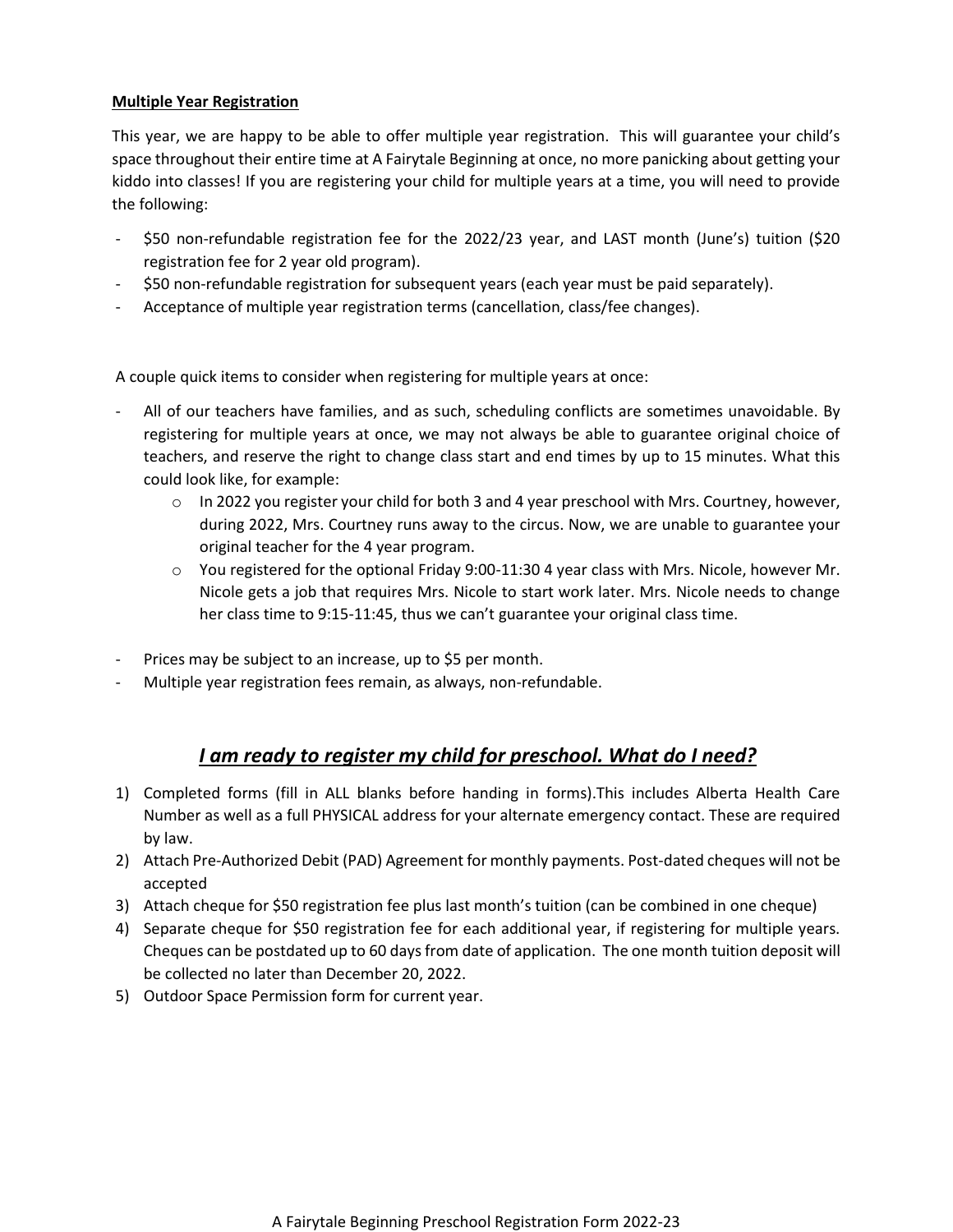# **Program Choices**

*All classes in the Happily Ever After classroom are taught by Mrs. Courtney 3 year classes in the Once Upon A Time classroom (mornings) are taught by Mrs. Amanda 3 year classes in the Once Upon A Time classroom (afternoons) are taught by Mrs. Nicole 4 year classes in the Once Upon A Time classroom (mornings) are taught by Mrs. Lisa 4 year classes in the Once Upon A Time classroom (afternoons) are taught by Ms. Nicole All 2 year classes are taught by Mrs. Makin.*

### **Two Year Old Program**

*Must be approximately 26 months (Sept 2022 for Class 9 or Jan 2023 for Class 10) \$20 registration fee (\$200 per program – Installments of \$50/month)*

| Class # | Class Name                            | Dav     | Time         |
|---------|---------------------------------------|---------|--------------|
| q       | Once Upon A Time Classroom (Sept-Dec) | Fridavs | 9:15-11:00   |
| 10      | Once Upon A Time Classroom (Jan-Apr)  | Fridavs | $9:15-11:00$ |

### **Three Year Old Program**

*Must be 3 by December 31st of that school year (\$1150/Year – Installments of \$115/month)*

| Class # | Class Name                   | Day        | Time         |
|---------|------------------------------|------------|--------------|
| 3       | Happily Ever After Classroom | Mon/Wed    | 12:30-2:30   |
| 6       | Happily Ever After Classroom | Mon/Wed    | $9:15-11:15$ |
|         | Once Upon A Time Classroom   | Tues/Thurs | $9:15-11:15$ |
| 8       | Once Upon A Time Classroom   | Tues/Thurs | $12:30-2:30$ |

# **Four Year Old Program**

| Must be 4 by December 31 <sup>st</sup> of that school year (\$1250/Year – Installments of \$125/month) |                                     |                      |            |              |  |
|--------------------------------------------------------------------------------------------------------|-------------------------------------|----------------------|------------|--------------|--|
| Class #                                                                                                | Class Name                          |                      | Dav        | Time         |  |
| 1                                                                                                      | <b>Happily Ever After Classroom</b> | (this class is FULL) | Tues/Thurs | $9:00-11:30$ |  |
| 2                                                                                                      | <b>Happily Ever After Classroom</b> |                      | Tues/Thurs | 12:15-2:45   |  |
| 4                                                                                                      | Once Upon A Time Classroom          |                      | Mon/Wed    | $9:00-11:30$ |  |
| 5                                                                                                      | Once Upon A Time Classroom          |                      | Mon/Wed    | 12:15-2:45   |  |

# **Four Year Optional Friday**

*3 classes per month, max. 12 students (\$400/Year – Installments of \$40.00/month)*

| Class #   | Class Name                   | Dav     | Time         |
|-----------|------------------------------|---------|--------------|
| AM        | Happily Ever After Classroom | Fridavs | $9:00-11:30$ |
| <b>PM</b> | Happily Ever After Classroom | Fridays | 12:15-2:45   |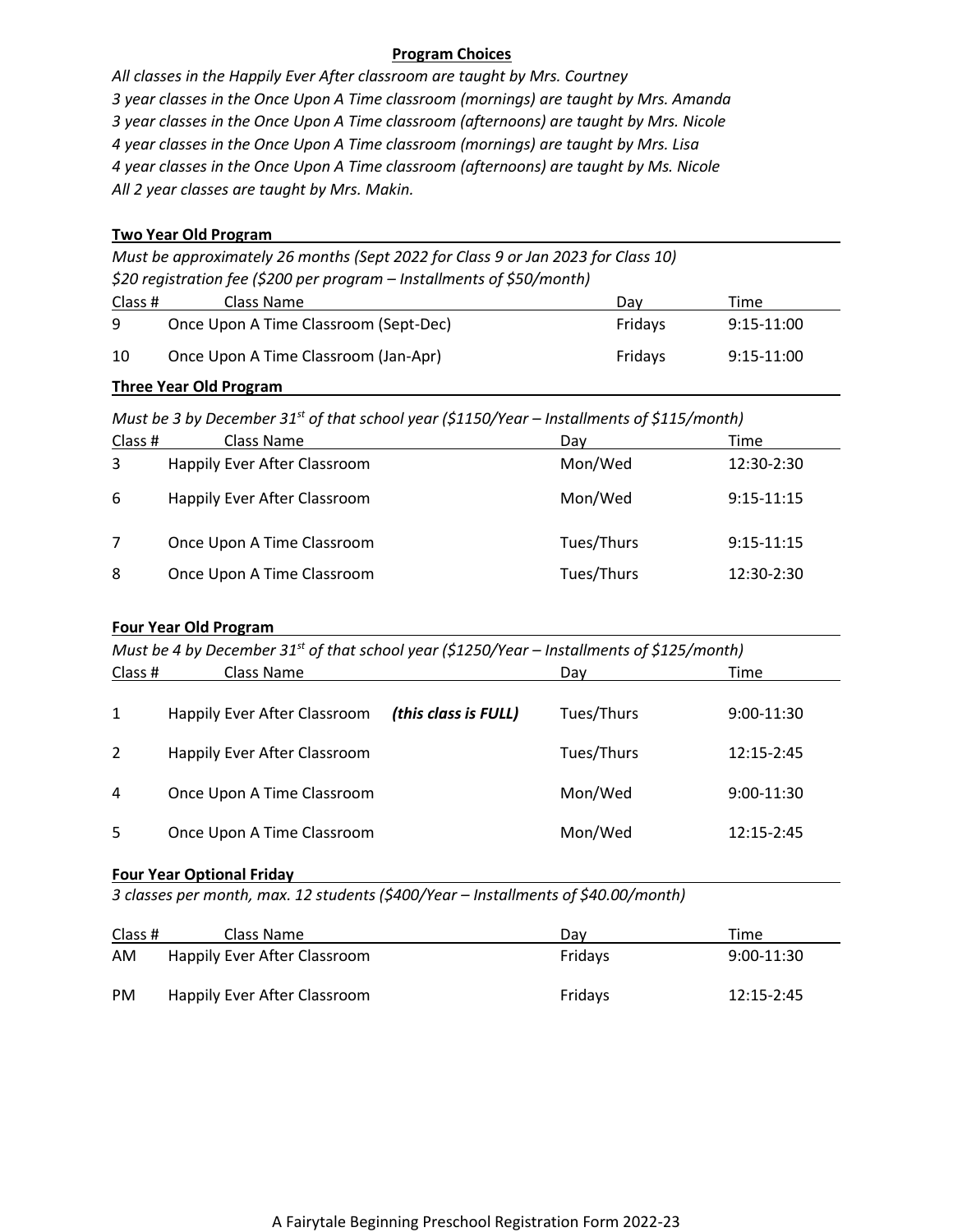### **Child's Name:**

**2022/2023 School Year**

Class Choice #1:

Class Choice #2:

- Attach \$50 registration fee plus last month's tuition (\$20 for 2 year program).
- If you are registering for the 2 year program, you cannot register for both classes. Please choose the session that starts closest to your child turning 26 months of age*. If you are unsure which class to register, please speak to Amy in the office.*

### **2023/2024 School Year**

Class Choice #1:

Class Choice #2:\_\_\_\_\_

- Please attach separate cheque for \$50 registration fee, dated no more than 60 days from application date.
- First month tuition will be due no later than Dec 1, 2022, to continue to hold your class selection.

# **2024/2025 School Year**

Class Choice #1: Class Choice #2:

- Please attach separate cheque for \$50 registration fee, dated no more than 60 days from application date
- First month tuition will be due no later than Dec 1, 2023, to continue to hold your class selection.

# **Multiple Year Registration Terms & Conditions**

| (Please leave blank if only registering for the 2022/2023 school year)                            |                                                                                                        |
|---------------------------------------------------------------------------------------------------|--------------------------------------------------------------------------------------------------------|
|                                                                                                   | I am aware that in registering for multiple years, that my \$50 registration fee for each year is non- |
| refundable, and that all cancellation policy rules still apply to each year my child is enrolled. |                                                                                                        |
| Parent/Guardian Signature:                                                                        | Date:                                                                                                  |
|                                                                                                   |                                                                                                        |

I am aware that in registering for multiple years, that A Fairytale Beginning reserves the right to change teacher choice without prior notice.

Parent/Guardian Signature: Date: Date:

I am aware that in registering for multiple years, that A Fairytale Beginning reserves the right to change class times by up to 15 minutes' difference without prior notice. Parent/Guardian Signature: Date:

I am aware that A Fairytale Beginning reserves the right to increase tuition costs for subsequent years, up to and including \$5 per month, for a total of \$50 per year, without prior notice. Parent/Guardian Signature: Date: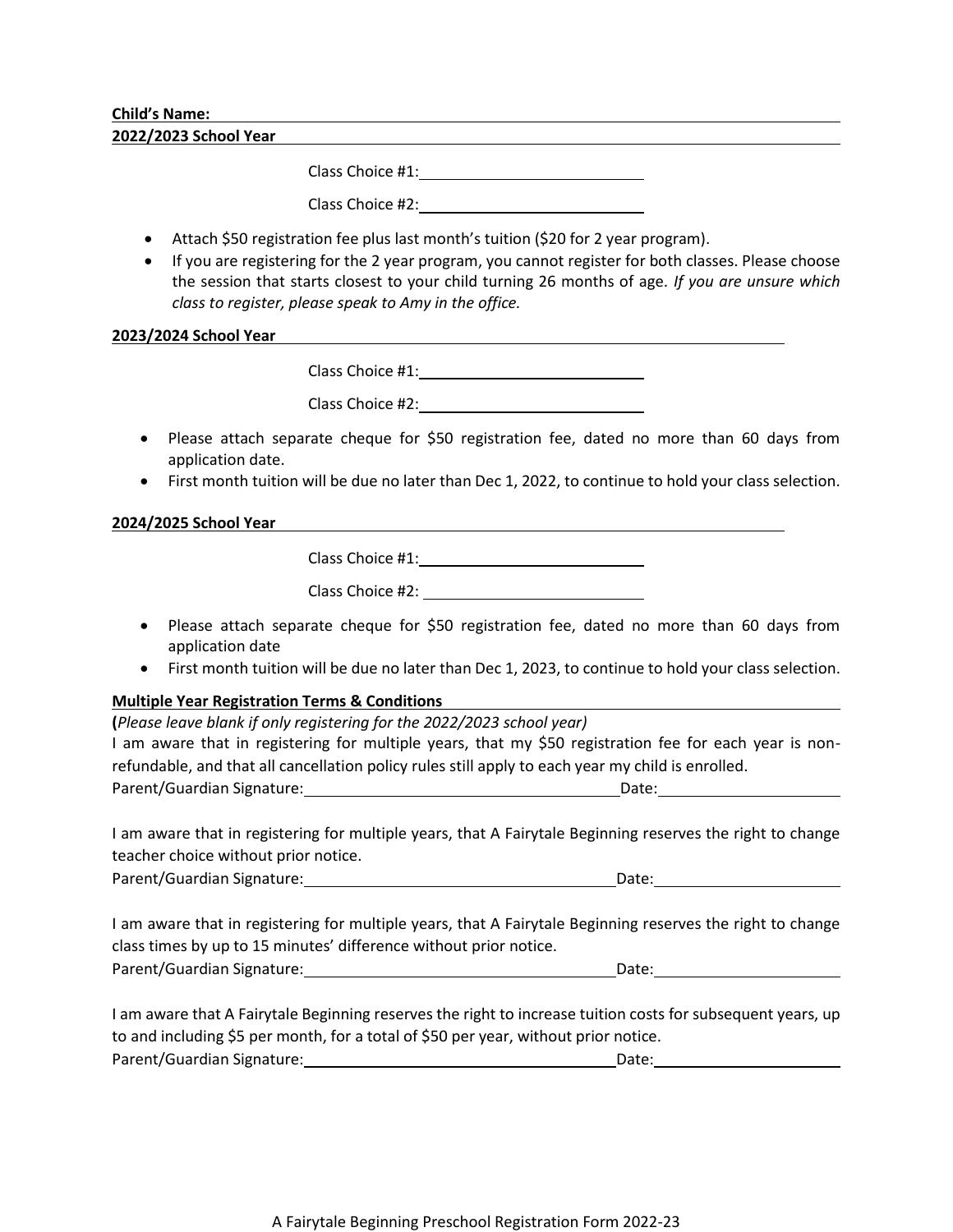### Student Information

| Child's Full Name: MALE / FEMALE                                                                                                                                                                                               |  |  |  |  |  |
|--------------------------------------------------------------------------------------------------------------------------------------------------------------------------------------------------------------------------------|--|--|--|--|--|
|                                                                                                                                                                                                                                |  |  |  |  |  |
|                                                                                                                                                                                                                                |  |  |  |  |  |
|                                                                                                                                                                                                                                |  |  |  |  |  |
|                                                                                                                                                                                                                                |  |  |  |  |  |
|                                                                                                                                                                                                                                |  |  |  |  |  |
|                                                                                                                                                                                                                                |  |  |  |  |  |
|                                                                                                                                                                                                                                |  |  |  |  |  |
| Home #: ________________________________Cell #: ________________________________Work #: ______________________                                                                                                                 |  |  |  |  |  |
|                                                                                                                                                                                                                                |  |  |  |  |  |
| Address: Andreas Address: Address: Address: Address: Address: Address: Address: Address: Address: Address: Address: Address: Address: Address: Address: Address: Address: Address: Address: Address: Address: Address: Address |  |  |  |  |  |
|                                                                                                                                                                                                                                |  |  |  |  |  |
|                                                                                                                                                                                                                                |  |  |  |  |  |
|                                                                                                                                                                                                                                |  |  |  |  |  |
|                                                                                                                                                                                                                                |  |  |  |  |  |
| Address: Address: Address: Address: Address: Address: Address: Address: Address: Address: Address: Address: Address: Address: Address: Address: Address: Address: Address: Address: Address: Address: Address: Address: Addres |  |  |  |  |  |
|                                                                                                                                                                                                                                |  |  |  |  |  |
|                                                                                                                                                                                                                                |  |  |  |  |  |

# **(Alternate emergency contact is someone other than parent or guardians, must provide physical address, NO PO Box Numbers)**

Please list the name of anyone authorized to pick up your child. Please think of anyone who you would think to send if you had an emergency. Your child will not be released to anyone if they are not on this list. Please note they will be required to provide photo ID.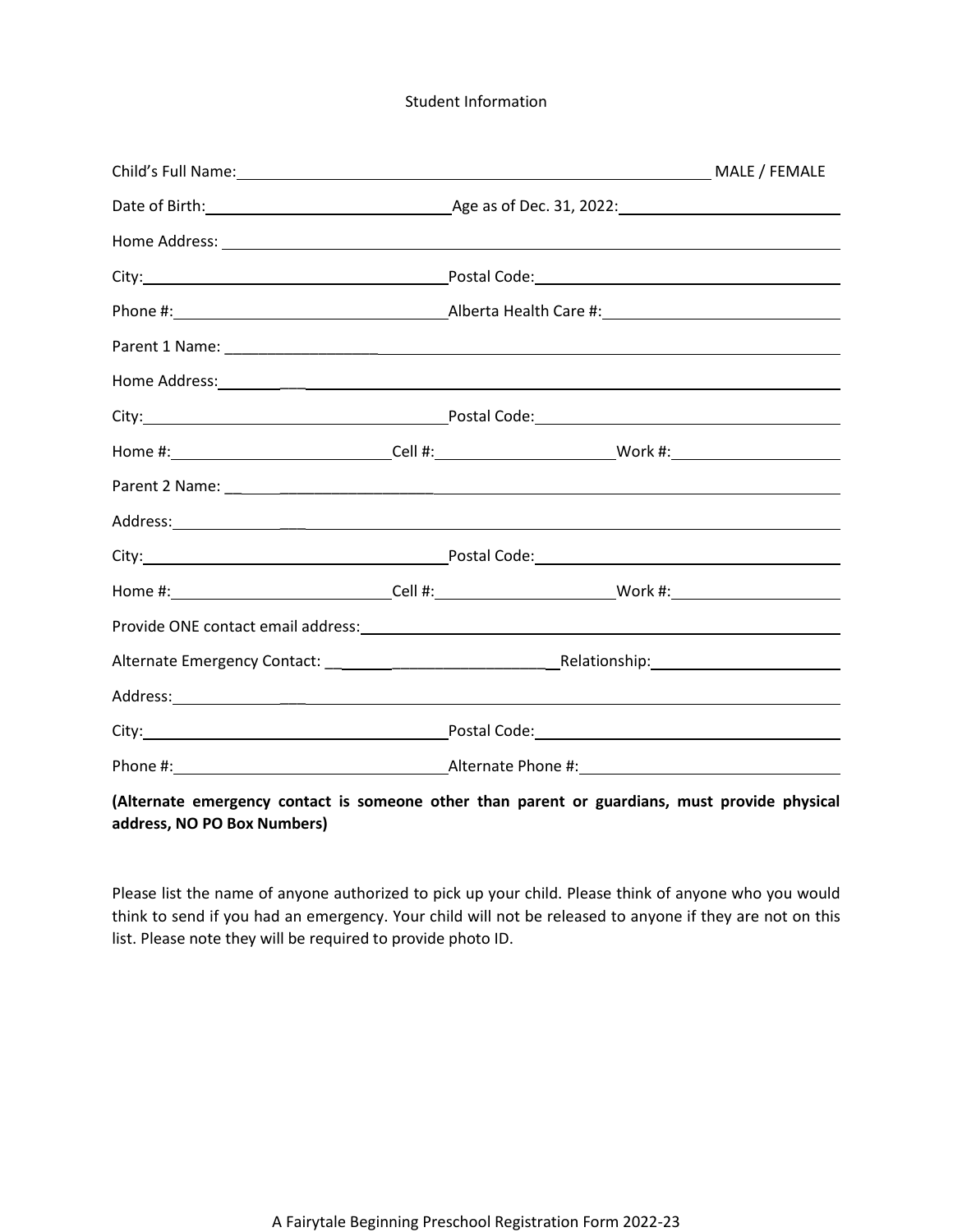Allergies: <u>Allergies:</u> Allergies: Allergies: Allergies: Allergies: Allergies: Allergies: Allergies: Allergies: Allergies: Allergies: Allergies: Allergies: Allergies: Allergies: Allergies: Allergies: Allergies: Allergies:

| Are your child's immunizations up to date?       |  |
|--------------------------------------------------|--|
| Any other health concerns we should be aware of? |  |
|                                                  |  |

**By signing below, applicant agrees to abide by policies listed in the attached information sheet, including understanding and acceptance of the cancellation policy.**

| Parent/Guardian Signature: | Date: |  |
|----------------------------|-------|--|
|                            |       |  |

Permission to take pictures in class – these pictures are for internal use only, photos will not be provided **to media without prior consent:**

| <b>Parent/Guardian Signature:</b> | Date: |  |
|-----------------------------------|-------|--|
|                                   |       |  |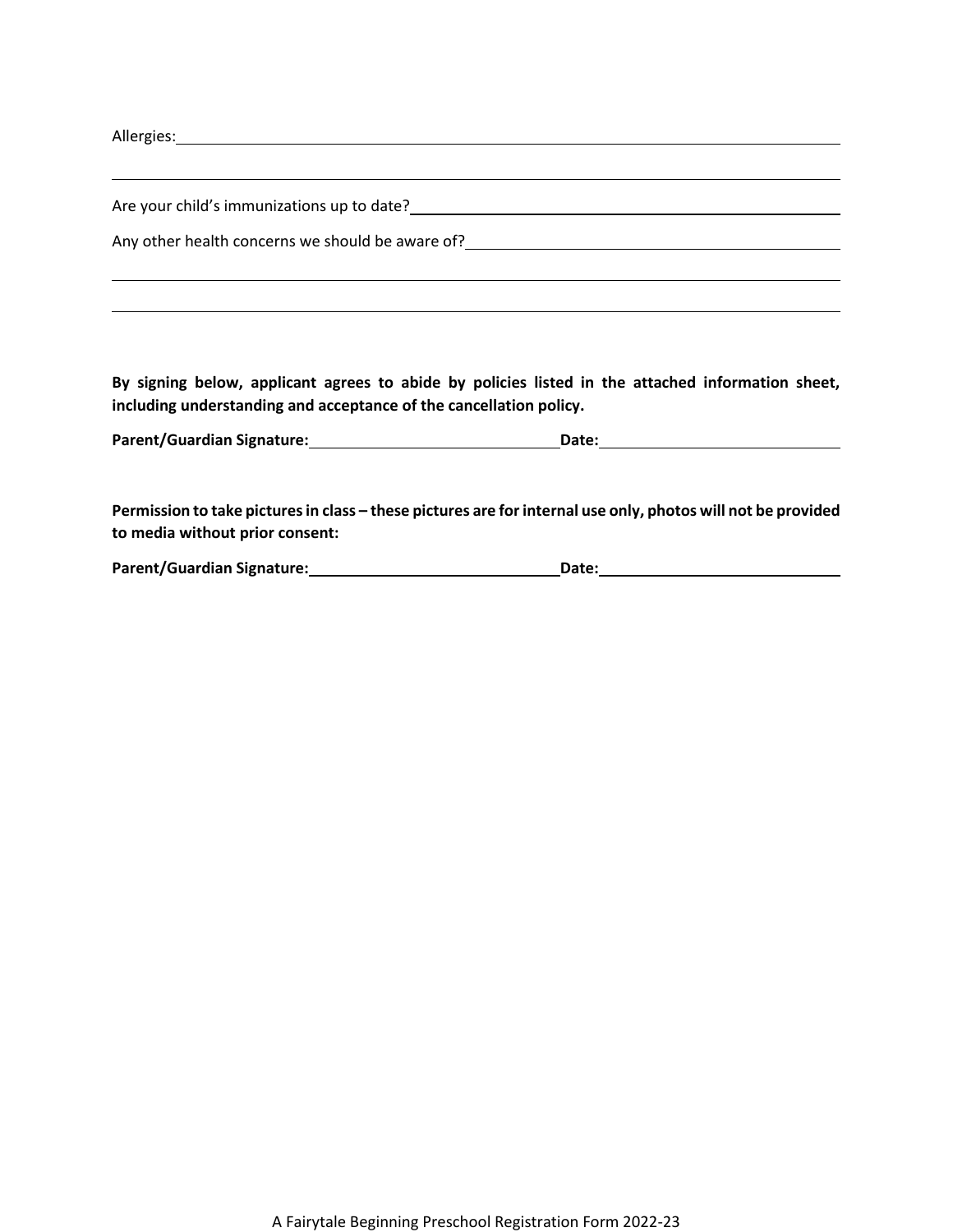### Permission to Use Outdoor Space

Throughout the course of the year we will periodically be using outdoor space, on and off the property. These include, but are not limited to, such areas as the parking lot (for fire drills), park equipment, and general area around the preschool. The risk of these activities is minor, however injuries may result in participating. These risks include but are not limited to:

- 1) Weather related such as sunburn or high winds
- 2) Animal or bug bites
- 3) Slip and fall hazards
- 4) Sports injuries such as bruises, sprains or breaks
- 5) Allergic reactions
- 6) Injuries involving motor vehicles

These risks result from the nature and location of the activity and can occur without fault of either the student, A Fairytale Beginning Preschool Ltd (its employees or agents), and Fedmak Inc. (building owner).

Lisa Makin/Courtney Kochan

Owner

A Fairytale Beginning Ltd.

#### ACKNOWLEDGEMENT

I acknowledge that by signing this, I accept the risks of participating in these outdoor activities for the 2022-2023 school year at A Fairytale Beginning Preschool.

| Student's Name: | Date: |
|-----------------|-------|
|                 |       |
| Parent's Name:  | Date: |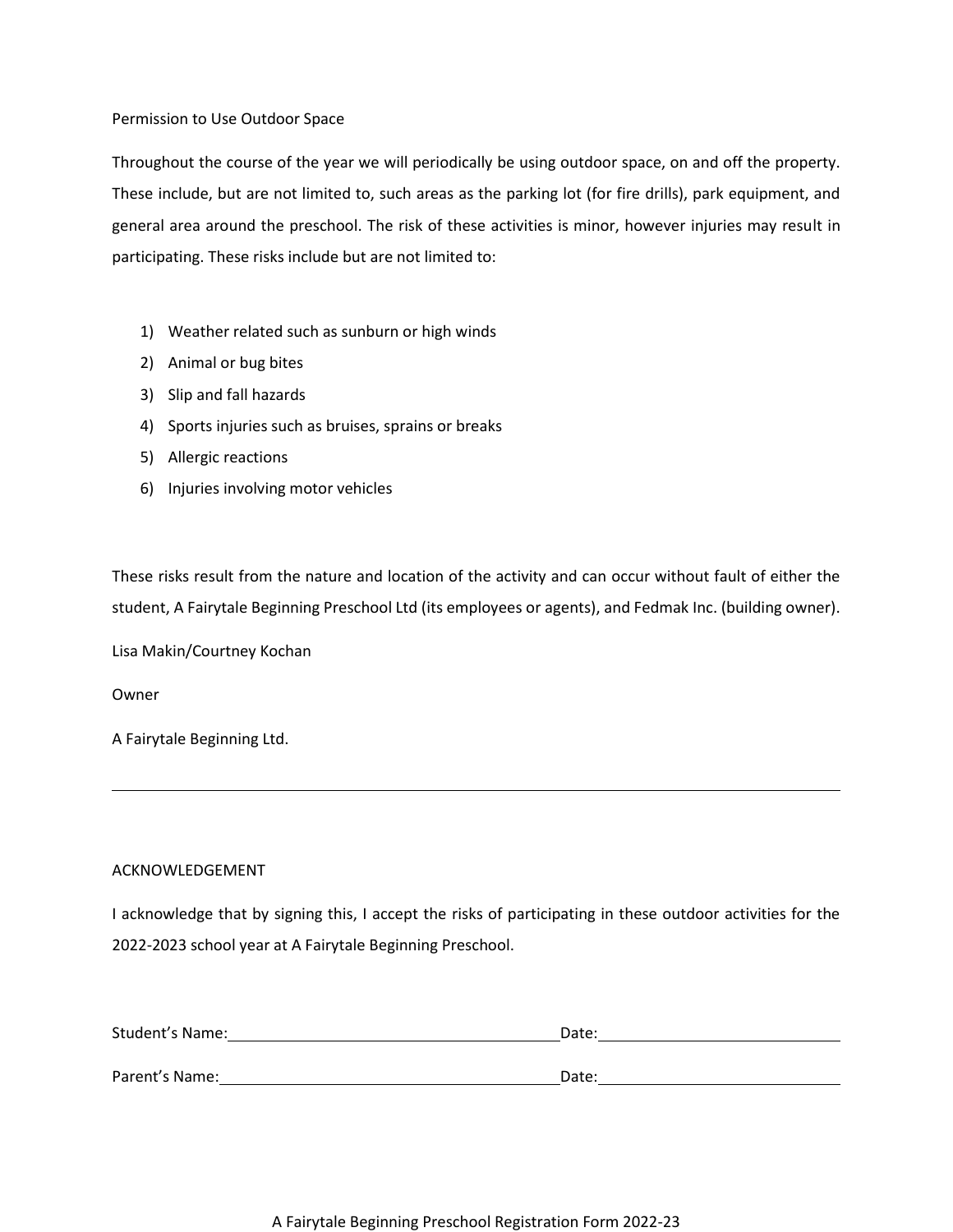# **Information Sheet**

### **Registration/Fees**

Registration will open for the 2022/23 school year for currently registered families on December 1, 2021, and previously registered families on December 7, 2021. Registration forms will need to be submitted to the office by no later than January 4, 2022 for priority registration. On January  $5<sup>th</sup>$ , 2022, registration will open to the general public and spots will be filled on a first-come, first-served basis. A non-refundable registration of \$50 is required when handing in forms, and registration will not be processed until it is received. Along with the \$50, please include a direct withdrawal form for all tuition payments. Last month tuition is also due at time of registration, and is refundable until April 30<sup>th</sup>, 2022. After May 1<sup>st</sup>, withdrawal from the program will not get a refund of any kind. **September's payment will be withdrawn September 1 st, and neither the September, nor June payment are refundable, as they both act as a deposit on the program, and to avoid any fee collection issues in June.** If you are planning to pay for the program in full, please attach your cheque dated September 1, 2022 to the forms. Fees being made monthly will be directly withdrawn on the first of the month, please provide a debit authorization at time of registration. **Please note that registrations forms must have a PAD Agreement, registration fee, and last month's tuition included.** All NSF transactions will have a \$25 charge added to them, and payment will need to be provided in cash or etransfer within 5 business days. If this is not possible, and payment has not been cleared up by the first of the following month, the NSF charge will be increased to \$50. If you foresee financial hardship or difficulty making payments, please notify the office at least 5 days prior to the beginning of the month. If advance notice is not given, we are unable to stop direct withdrawal in our system. A credit card option is available for those who wish to use credit or debit for payment in full, however this option is only available at the Open House in September, for those wanting to pay the entire remaining balance.

**Deposit of your registration fee is your confirmation of acceptance into the program, we will only contact you if we need to register you in your second choice or if you are on a waiting list. Info emails regarding startup come out in early August 2022.**

# **Program Withdrawal**

After August 1, 2022, if you would like to withdraw your child from the program for any reason, we require 30 days' notice in writing. For example, if you would like to withdraw from the program for December 1st, we need to receive your withdrawal notice for November  $1<sup>st</sup>$  or your payment will still be processed.

#### **Staggered Start**

At the beginning, we do a staggered start, which means for the first few classes, only half the children will attend each class. This is both to ease your child into preschool, plus to assist our teachers in the transition to new students. An info email will go out in August 2022 with the startup schedule and any information you will need.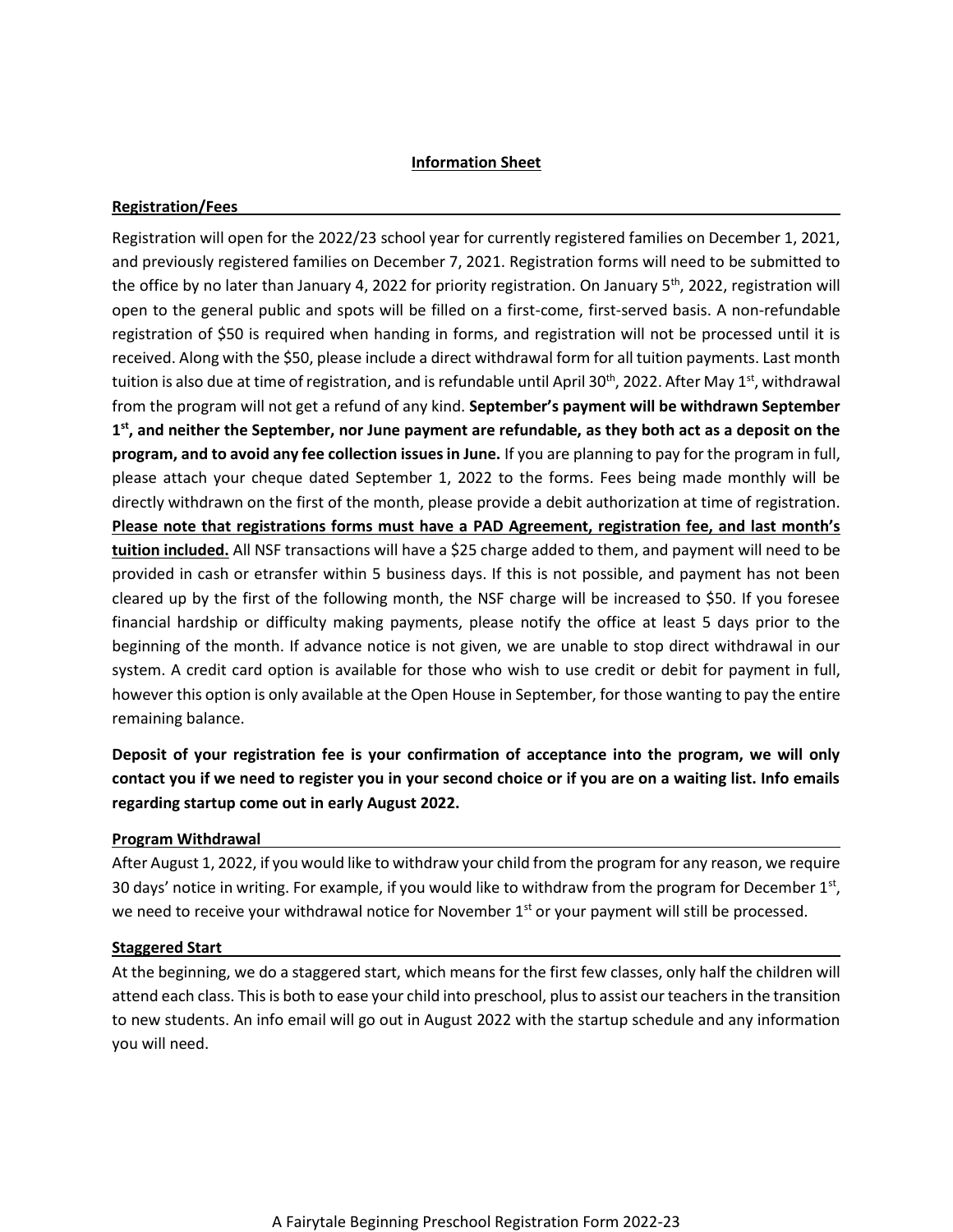### **Transition**

Some children's transition will be more difficult than others. Please trust us to help your child through this difficult time, and attempt quick exits even though they are upset. I have been in your shoes! I remember leaving my screaming little girl and walking away only to have some tears myself in the hallway. More often than not, children calm down once the parent is gone. Most children just need to develop the trust that you will return at the end of class.

#### **Volunteering**

We require and value your time in the classroom. With your helping hands, we can be freer to provide individual attention to the children in our classrooms. If everyone signs up, you should only need to come into the classroom once every 6-8 weeks. The roster schedule will be posted on the board in the entrance area. If you are unable to accommodate us, please feel free to sign up grandparents or other family members or friends.

### **Calendar**

Due to our own children being in the catholic school system, we will be following their schedule for school closures. Sorry for any problems this creates, however if we followed both systems, we would have too many days off. I will send home a copy of that school calendar in September. Please note these days will not be made up. We will not be closing early on Early out Wednesdays.

# **Preschool Closures**

If the school has to close due to weather, the day will not be made up. Please note the following are weather related reasons we close the preschool standing temperature of -35 (before wind chill), wind chills -37 or below, getting a large accumulation of snow in a short amount of time, or serious tornado warnings. Please also note we are legally obligated to close the school if the power goes out, if it is out for a period of 30 mins or more we will cancel classes (Please note we will be going with the temperature listed by the weather network 1 hour before class start time).

#### **Sick Children**

Please help us stop the spread of infection by keeping sick children home. If your child has any of the following symptoms please do not send them to school; fever, diarrhea, vomiting, undiagnosed rash, an obvious infection, persistent pain or cough. If your child is found to have any of these symptoms at the school, he/she will be laid down in the sick bed under the care of school staff until a parent/guardian or emergency contact can pick them up.

#### **Snack**

We have a garbage free snack policy. We ask that you send all your child's snack items, including drink in a reusable container**. Do not send juice boxes**. We will send any unfinished snack home so that you are aware of what your child is eating. This is also because we do not have garbage pick-up, and so cannot take a large accumulation of garbage in the classrooms.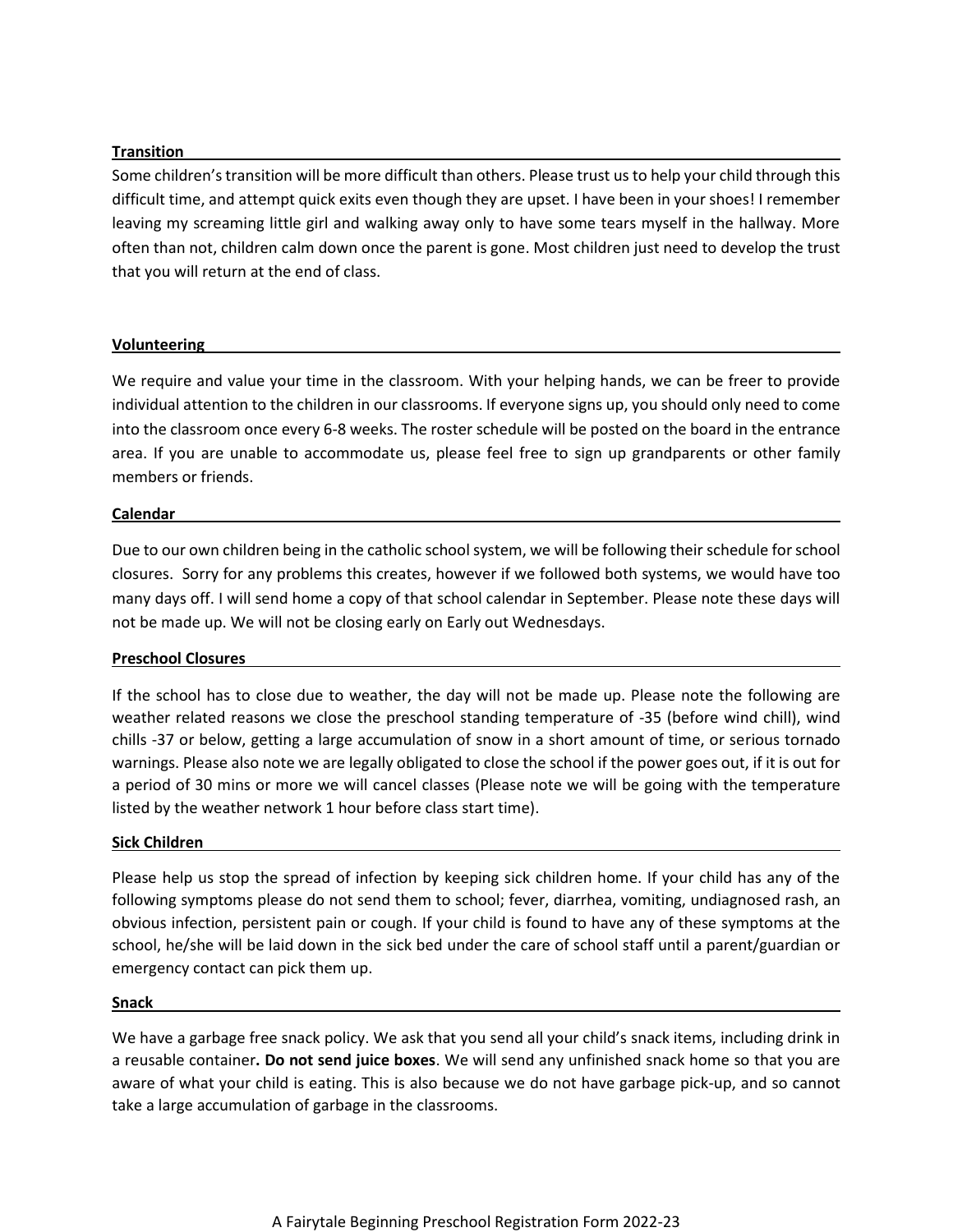#### **What to send**

Everyday your child needs to bring indoor shoes (no slippers in case of fire) and snack. 3 year olds all need to have a change of clothes including socks, even if they are fully potty trained. This is a new situation for them and accidents may happen. If you have a 4 year old that is still struggling with potty training please ensure they have a change of clothing as well.

### **Shared Products**

Each class will be designated one shared item to bring, usually items such as Kleenex, wipes, sanitizer, and markers. Please do not buy all these items. We will let you know which item your class is asked to bring.

### **Potty Training**

Children do not need to be completely potty training however you do need to be actively working on it. Children not trained must come in pull-ups. We do not change pull ups. If a child has a bowel movement a parent/guardian will be called.

#### **Birthdays**

Although we will acknowledge your child's birthday on the day itself, please do not send in treats. We will have a birthday party for all kids at the end of the year and you will be able to sign up to bring in items then.

#### **Assessments**

Within the first couple of weeks will be sitting down and/or monitoring your children and taking notes on different aspects of their development. There is no need for you to worry about this or try all summer to teach them things. This will only serve to help us get an idea of where your child is so that we can better develop a plan to suit them individually.

More information will be available during the open house days in September. Please feel free to call our office anytime with any questions you have prior.

Lisa Makin & Courtney Kochan, Owner A Fairytale Beginning Ltd.

Amy McNeill, Office Manager *(In office Mon-Fri, 9:00 AM-2:00 PM)* Tel: (780) 912-1167 E-mail: [makinofficemanager@gmail.com](mailto:makinofficemanager@gmail.com)